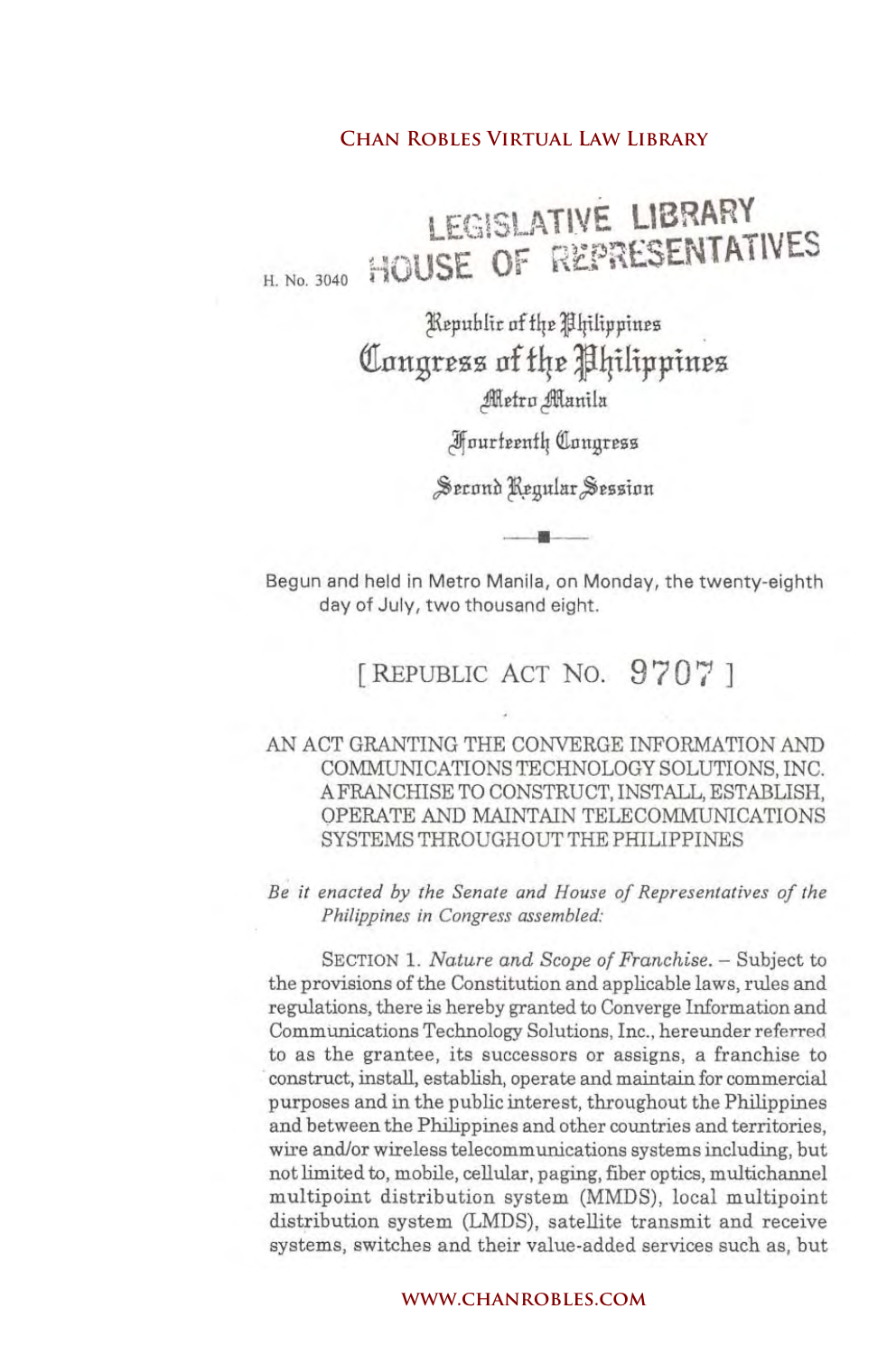L,

**\" ': ' <: .~**

not limited to, transmission of voice, data, facsimile, control signs, audio and video, information services bureau and all other telecommunications systems technologies as are at present available or will be made available through technological advances or innovations in the future; and/or construct, acquire, lease and operate or manage transmitting and receiving stations, lines, cables or systems as in or are convenient or essential to efficiently carry out the purpose of this franchise.

SEC. 2. *Manner of Operation of Stations or Facilities.* -The stations or facilities of the grantee shall be constructed and operated in a manner as will, at most, result only in the minimum interference on the wavelengths or frequencies of existing stations or other stations which may be established by law, without in any way diminishing its own right to use its selected wavelengths or frequencies and the quality of transmission or reception thereon as should maximize rendition of the grantee's services and/or the availability thereof.

SEC. 3. *Authority of the National Telecommunications Commission.* - The grantee shall secure from the National Telecommunications Commission (NTC), hereinafter referred to as the Commission, a certificate of public convenience and necessity or the appropriate permits and licenses for the construction, installation and operation of its telecommunications systems/facilities. In issuing the certificate, the Commission shall have the power to impose such conditions relative to the construction, operation, maintenance or service level of the telecommunications system. The Commission shall have the authority to regulate the construction and operation of its telecommunications systems. The grantee shall not use any frequency in the radio spectrum without having been authorized by the Commission. Such certificate shall state the areas covered and date the grantee shall commence the service. The Commission, however, shall not unreasonably withhold or delay the grant of any such authority, permits or licenses. CHAN ROBLES VIRTUAL LAW LIBRARY<br>
1.6 Communistion of voice, data, facsimile, contrological contrological contrological contrological computed when the matter wide on information services bureau and a lications systems tech

SEC. 4. *Ingress and Egress.* – For the purpose of erecting and maintaining poles or other supports for said wires or other conductors for the purpose oflaying and maintaining underground wires, cables or other conductors, it shall be lawful for the grantee, its successors or assigns, with the prior approval of the Department of Public Works and Highways (DPWH), to make excavations or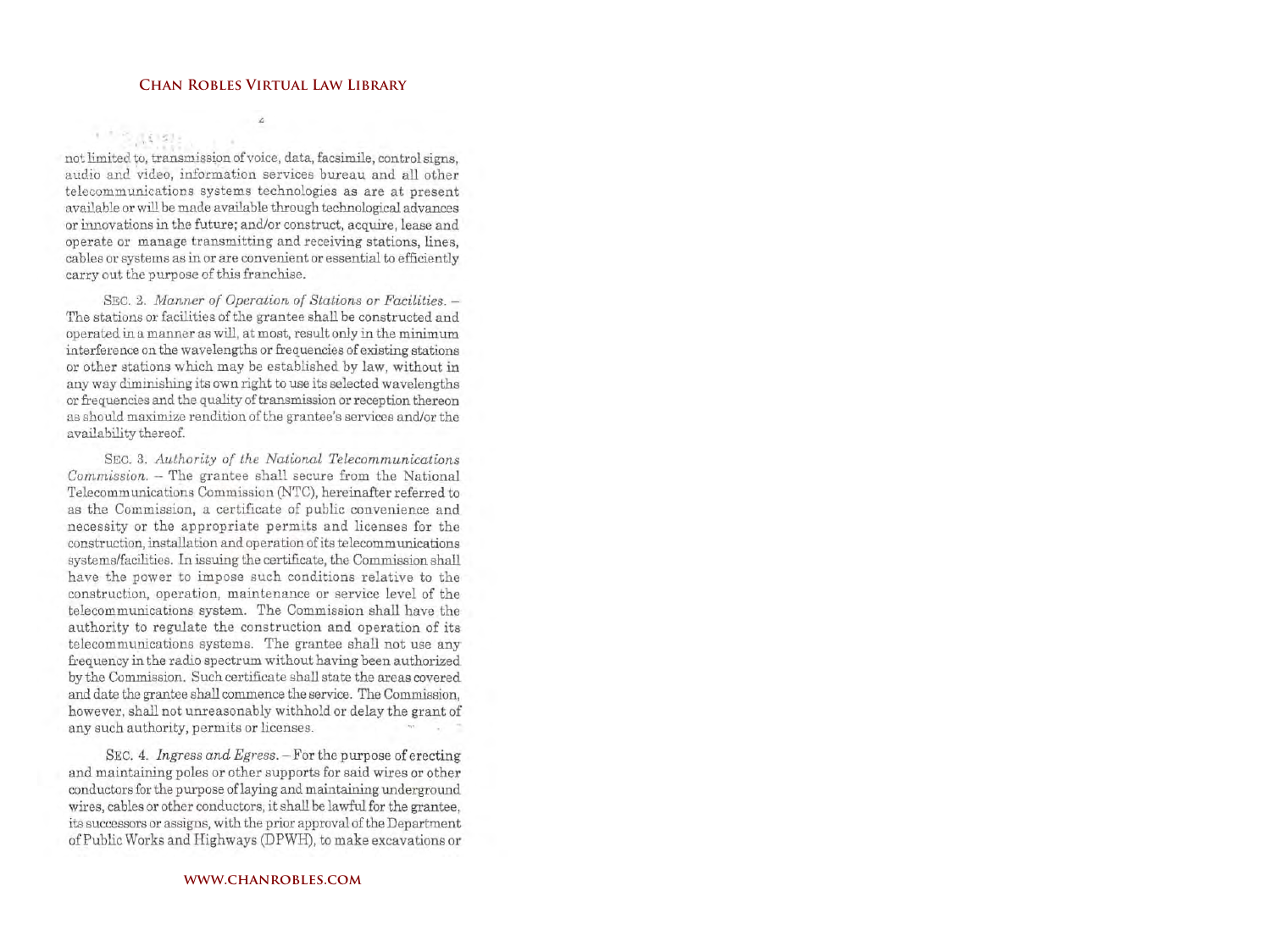OJ oj

lay conduits in any of the public places, highways, streets, lanes, alleys, avenues, sidewalks or bridges of said provinces, cities and/or municipalities: *Provided. however*. That a public place. highway, street, lane, alley, avenue, sidewalk or bridge disturbed. highway, street, lane, alley, avenue, sidewalk or bridge disturbed, alternatively altered of enanged by reason of erection of poles or other support or the underground laying of wires, other conductors or conduits, shall be repaired and replaced in workmanlike manner by said grantee, its successors or assigns, in accordance with the standards  $s_{\text{frac}}(10)$  decreases  $s_{\text{frac}}(10)$  decreases  $s_{\text{frac}}(10)$ after the ten (10) days notice from the said authority, fail, refuse or neglect to repair or replace any' part of public place, road, changed or disturbed by the said grantee, its successors or assigns. then the DPWH shall have the right to have the same repaired  $t_{\text{max}}$  is the shall have the right to have the same repaire and placed in good order and condition at double expense to be charged against the grantee, its successors or assigns.

SEC. 5. *Responsibility to the Public.* - The grantee shall conform tothe ethicsof honest enterprise and not use its stations/facilities for obscene or indecent transmission or for the dissemination of deliberately false information or willful misrepresentation, or assist in subversive or treasonable acts.

The grantee shall provide basic or enhanced telephone service<br>in any municipality in the Philippines where it has an approved in any manufally in the Philippines where it has an approve convenience and necessity for the establishment, operation and maintenance of basic and/or enhanced local exchange service, without discrimination to any applicant  $t$  there or the order of the date of their applications, up to the limit of the capacity of its local telephone exchange, and should the canacity theneef the telephone service at any time increase beyond the capacity thereof, the grantee shall increase the same to meet such demand: *Provided,* That in case the total demand to be satisfied by the expansion is less than the smallest viable local Commission the market as determined by the  $C$ Commission, the grantee shall not be obliged to furnish such service unless the applicant for telephone service defrays the actual expenses for the installation of the telecommunications apparatu necessary for such services and, in such case, the Commission may extend the time within which the grantee shall furnish such service. **CHAN ROBLES VIRTUAL LAW LIBRARY**<br>
duits in any of the public places, highways, st,<br>
duits in any of the public places, highways, st,<br>
avanues, sidewalks or bridges of said providers,<br>
municipalities: *Provided*, *houceer*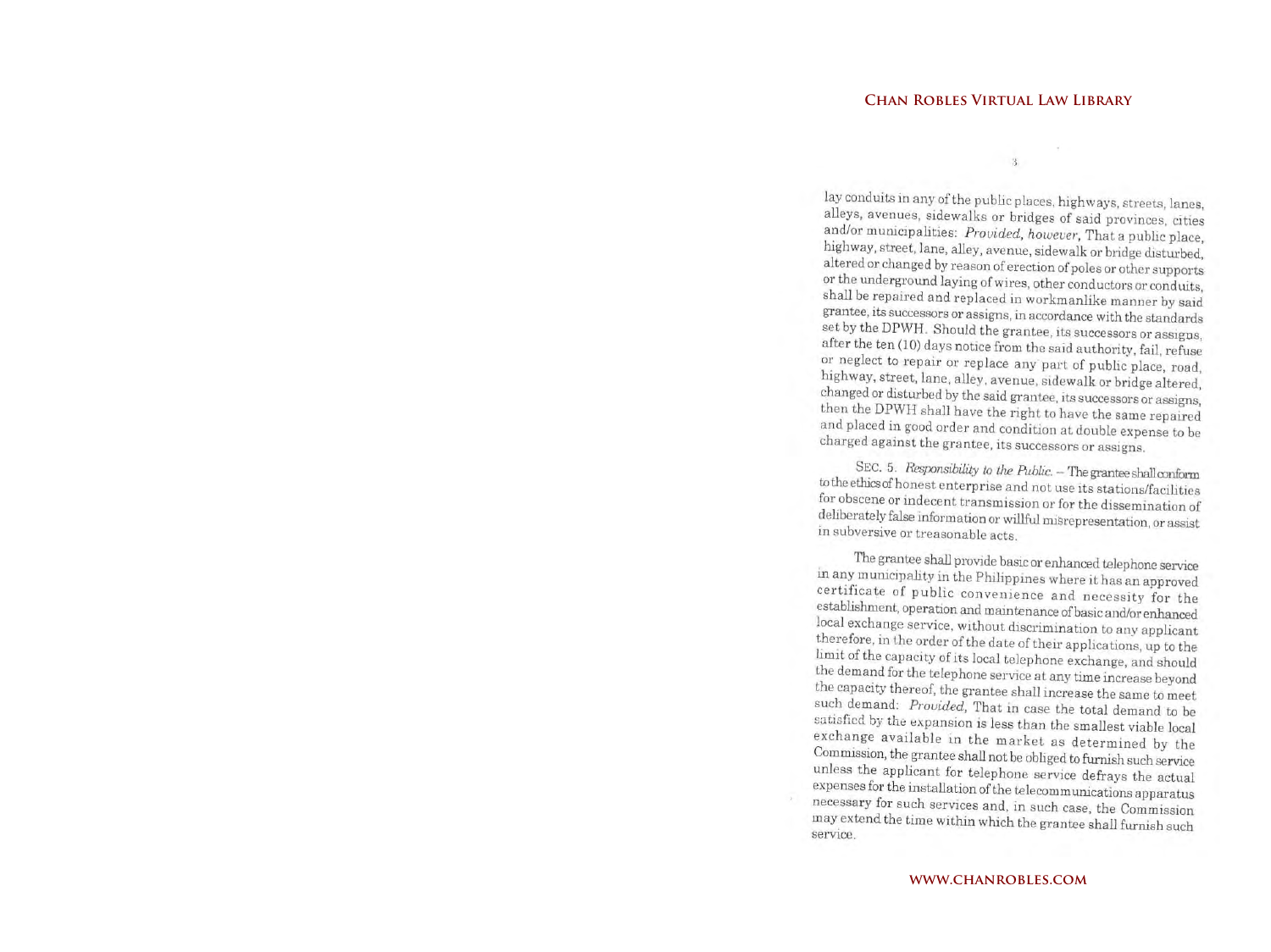The grantee shall operate and maintain all its stations, lines, cables, systems and equipment for the transmission and reception of messages, signals and pulses in a satisfactory manner at all times and, as far as economical and practicable, modify, improve or change such stations, lines, cables, systems and equipment to keep abreast with the ad vances in science and technology.

SEC. 6. *Rate for Services.* – The charges and rates for telecommunications services of the grantee, except the rates and charges on those that may hereafter be declared or considered as nonregulated services, whether flat rates or measured rates or variation thereof, shall be subject to the approval of the Commission or its legal successor. The rates to be charged by the grantee shall be unbundled, separable and distinct among the services offered and shall be determined in such a manner that regulated services do not subsidize the umegulated ones.

SEC. 7. *Right of Government.* - A special right is hereby granted to the President of the Philippines, in times of war, rebellion, public peril, calamity, emergency, disaster or disturbance of peace and order, to temporarily take over and operate the stations. transmitters, facilities or equipment of the grantee, to temporarily suspend the operation of any station, transmitter, facility or equipment in the interest of public safety, security and public welfare, or to authorize the temporary use and operation thereof by any agency of the government, upon due compensation to the grantee, for the use of said stations, transmitters, facilities or equipment during the period when they shall be so operated. **CHAN ROBLES VIRTUAL LAW LIBRARY**<br>
antee shall operate and maintain all its stations and squipment for the transmission and is signals and pulses in a statisfactory mann signals and pulses in a statisfactory mann signals a

The radio spectrum is a finite resource that is part of the national patrimony and the use thereof is a privilege conferred upon the grantee by the State and may be withdrawn anytime after due process.

SEC. 8. *Term of Franchise*. - This franchise shall be for a term of twenty-five (25) years from the date of effectivity of this Act, unless sooner revoked or cancelled. This franchise shall be deemed *ipso facto* revoked in the event the grantee fails to comply with any of the following conditions:

(a) Commence operations within three (3) years from the approval of its operating penuit by the NTC;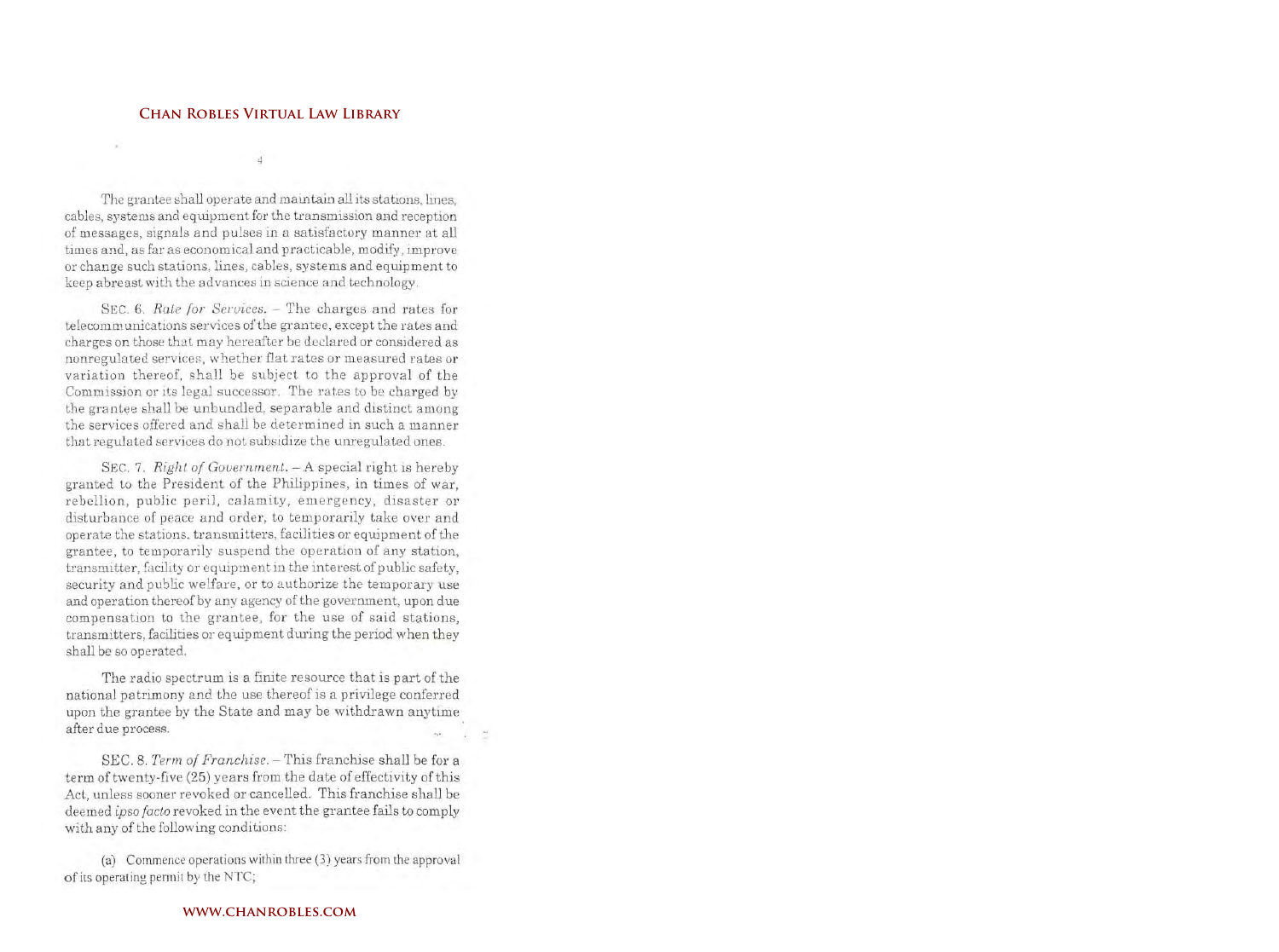(b) Operate continuously for two (2) years; and

(c) Commence operations within five (5) years from the effectivity of this Act.

SEC. 9. *Acceptance and Compliance.* - Acceptance of this franchise shall be given in writing within sixty (60) days from the effectivity of this Act. Upon giving such acceptance, the grantee shall exercise the privileges granted under this Act. Nonacceptance shall render the franchise void.

SEC. 10. *Bond.* – The grantee shall file a bond issued in favor of the NTC, which shall determine the amount, to guarantee the compliance with and fulfillment of the conditions under which this franchise is granted. If, after five (5) years from the date of the approval of its permit by the Commission, the grantee shall have fulfilled the same, the bond shall be cancelled by the Commission. Otherwise, the bond shall be forfeited in favor of the government and the franchise *ipso facio* revoked.

SEC. 11. *Right of Interconnection*. - The grantee is hereby authorized to connect or demand connection of its telecommunications systems to any other telecommunications systems installed, operated and maintained by any other duly authorized person or entity in the Philippines for the purpose of providing extended and improved telecomm unications services to the public under such terms and conditions mutually agreed upon by the parties concerned, and the same shall be subject to the review and modification of the Commission. **CHAN ROBLES VIRTUAL LAW LIBRARY**<br> **Connence continuously** for two (2) years; and<br> **Connence continuously** for two (2) years; and<br> **Connence continuously** for two (2) years from th<br> **C.C.** 9. Acceptance and Compliance. — A

SEC. 12. Gross *Receipts*. - The grantee, its successors or assigns, shall keep a separate account of the gross receipts of the business transacted by it and shall furnish the Commission on Audit (COA) and the National Treasury a copy of such account not later than the thirty-first (31<sup>st</sup>) day of January of each year for the preceding twelve (12) months.

SEC. 13. *Books and Accounts.* – The books and accounts of the grantee, its successors or assigns, shall always be open to the inspection of the COA or its authorized representatives and it shall be the duty of the grantee to submit to the COA two (2) copies of the quarterly reports on the gross receipts, the net profits and the general condition of the business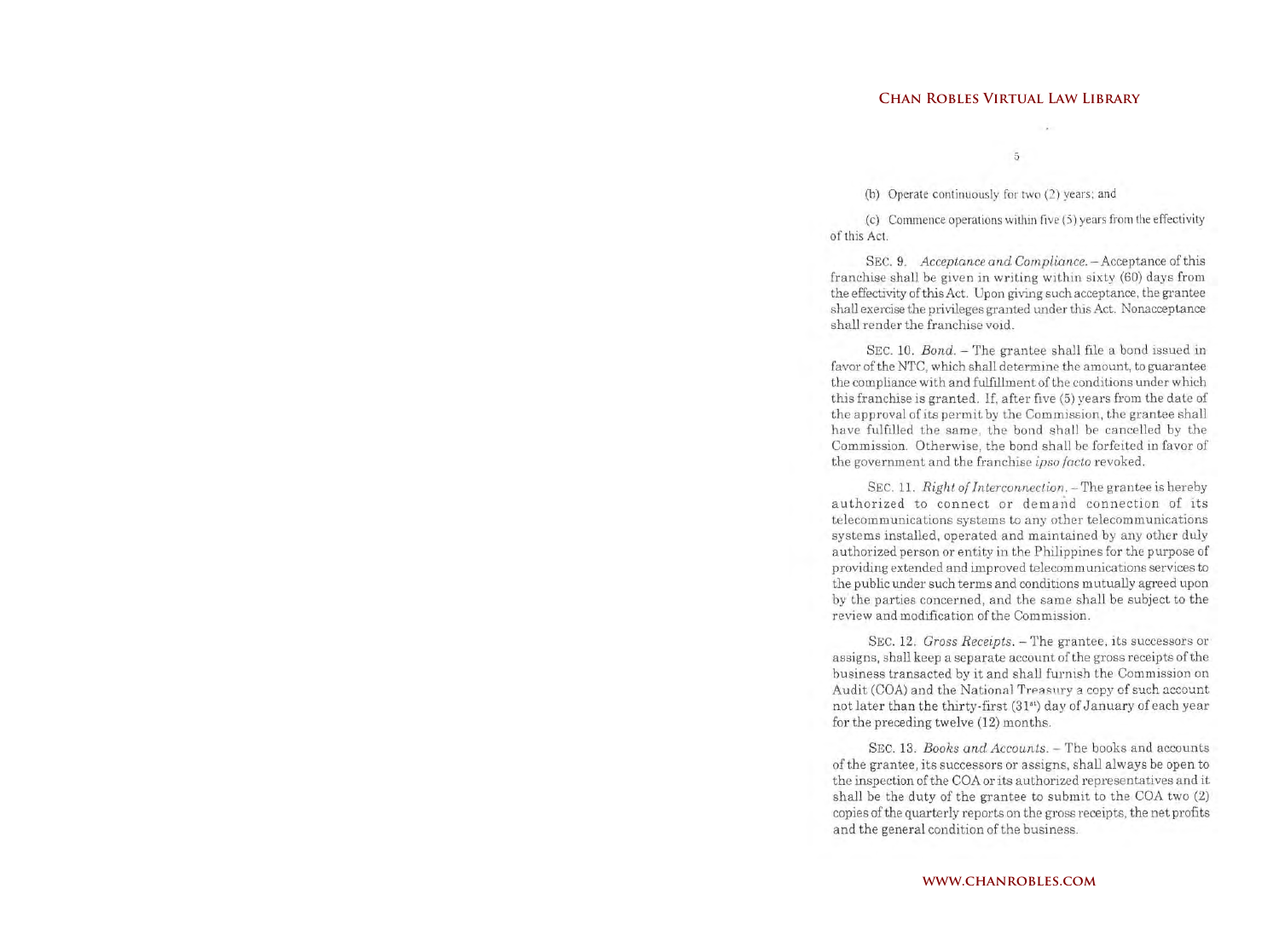## **CHAN ROBLES VIRTUAL LAW LIBRARY**

 $-6$ 

SEC. 14. Warranty in Favor of National and Local Governments. - The grantee shall hold the national, provincial. city and municipal governments of the Philippines harmless from all claims, accounts, demands or actions arising out of accidents or injuries, whether to property or to persons, caused by the construction or operation of the stations, transmitters, facilities and equipment of the grantee.

SEC. 15. Nontransferability of Franchise. - The grantee shall not lease, transfer, grant the usufruct of, sell nor assign this franchise or the rights and privileges acquired thereunder to any person, firm, company, corporation or other commercial or legal entity, nor merge with any other corporation or entity, nor shall the controlling interest of the grantee be transferred, whether as a whole or in parts and whether simultaneously or contemporaneously, to any such person, firm, company, corporation or entity without the prior approval of the Congress of the Philippines. Any person or entity to which this franchise is validly sold, transferred or assigned shall be subject to the same conditions, terms, restrictions and limitations of this Act.

SEC. 16. Dispersal of Ownership. - In accordance with the constitutional provision to encourage public participation in public utilities, the grantee shall offer at least thirty per centum (30%) of its outstanding capital stock or a higher percentage that may hereafter be provided by law in any securities exchange in the Philippines within five (5) years from the commencement of its operations. Noncompliance therewith shall render the franchise ipso facto revoked.

SEC. 17. Equality Clause. - Any advantage, favor. privilege, exemption or immunity granted under existing franchises for telecommunications system, or which may hereafter be granted, shall ipso facto become part of this franchise and shall be accorded immediately and unconditionally to the herein grantee: Provided, however, That the foregoing shall neither apply to nor affect provisions of telecommunications franchises concerning territory covered by the franchise, the life span of the franchise or the type of service authorized by the franchise.

SEC. 18. Reportorial Requirement. - The grantee shall submit an annual report to the Congress of the Philippines on its compliance with the terms and conditions of the franchise and on its operations within sixty (60) days from the end of every year.

### WWW.CHANROBLES.COM